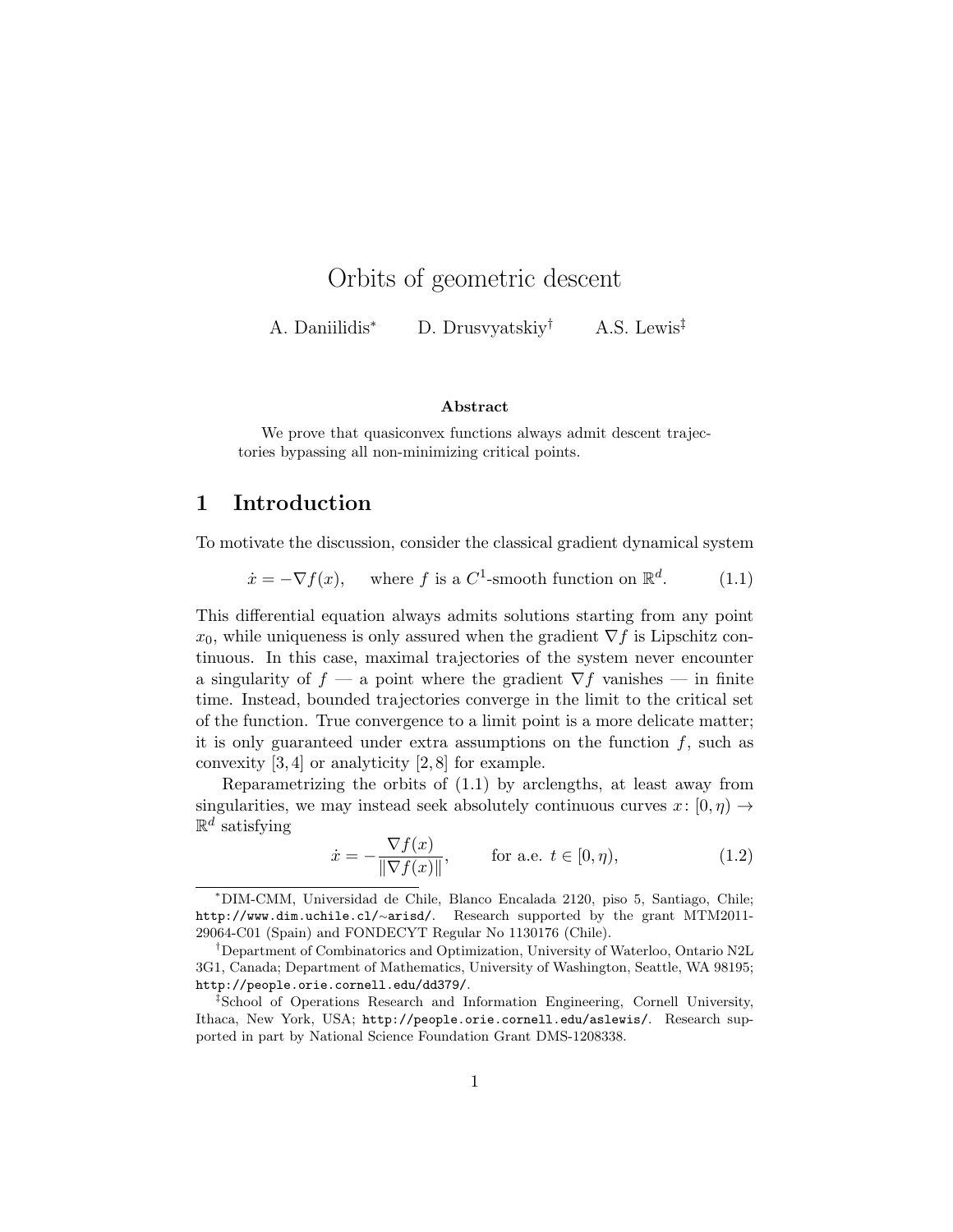where  $\|\cdot\|$  denotes the norm on  $\mathbb{R}^d$  and we temporarily adopt the convention  $\frac{0}{0} = 0$ . In comparison with (1.1), this system is much more intrinsic to the geometry of the level sets of f. Indeed, whenever  $\nabla f$  is nonzero at a point x, the level set  $[f = f(x)]$  is a smooth hypersurface around x and the right hand side of (1.2) coincides (up to sign) with the unit normal  $\hat{n}(x)$  to the level set  $[f = f(x)]$  at x. Consequently the orbits of the system  $(1.2)$  may reach a singularity in finite time and continue from there onward while not stopping at inessential singularities — points x where the gradient  $\nabla f(x)$  vanishes but the level set  $[f = f(x)]$  is a hypersurface around x. To emphasize this distinction further, observe that the range of any smooth function can clearly be reparametrized to force a singularity at any prespecified point; on the other hand, such a reparametrization does not effect the level set portrait of the function.

A particularly important situation arises when the function  $f$  is quasiconvex — meaning its sublevel sets  $|f \leq r|$  are convex. Such functions play a decisive role for example in the theory of utility functions in microeconomics; see the landmark paper [1]. In this case, we may even drop the smoothness assumption on  $f$  and instead seek, in analogy to  $(1.2)$ , absolutely continuous curves  $x: [0, \eta) \to \mathbb{R}^d$  satisfying the inclusion

$$
\dot{x} \in -N_{[f \le f(x)]}(x)
$$
, for a.e.  $t \in [0, \eta)$ , (1.3)

where  $N_{[f \leq f(x)]}(x)$  denotes the convex normal cone to the sublevel set. In this short note, we prove that this system (under very mild assumptions on f) always admits Lipschitz continuous trajectories starting from any point. Moreover maximally defined trajectories are either unbounded or converge to the global minimum of the function.<sup>1</sup>

We should note a similarity of the differential inclusion  $(1.3)$  to the classical Moreau's Sweeping process introduced in [11]; for a nice expository article see [7]. The standard assumption for the sweeping process to admit a solution (within an appropriate space of curves) is for the sweeping set mapping to be continuous and of bounded variation. Then one can reparametrize the problem so that the sweeping set mapping becomes Lipschitz continuous and then apply the standard "catching up algorithm"; see [7] for details. In contrast, in the setting of the current manuscript the sublevel set mapping  $t \mapsto [f \leq t]$  is not guaranteed to have bounded variation (see [2, Section 4.3] for a counter-example). Instead, the fundamental observation driving our analysis is that the polygonal curves created by the "catching up algorithm" are automatically self-contracted (Definition 2.4) and hence have

<sup>&</sup>lt;sup>1</sup>While completing this short note, we became aware of the preprint [9], where the authors address questions of a similar flavor.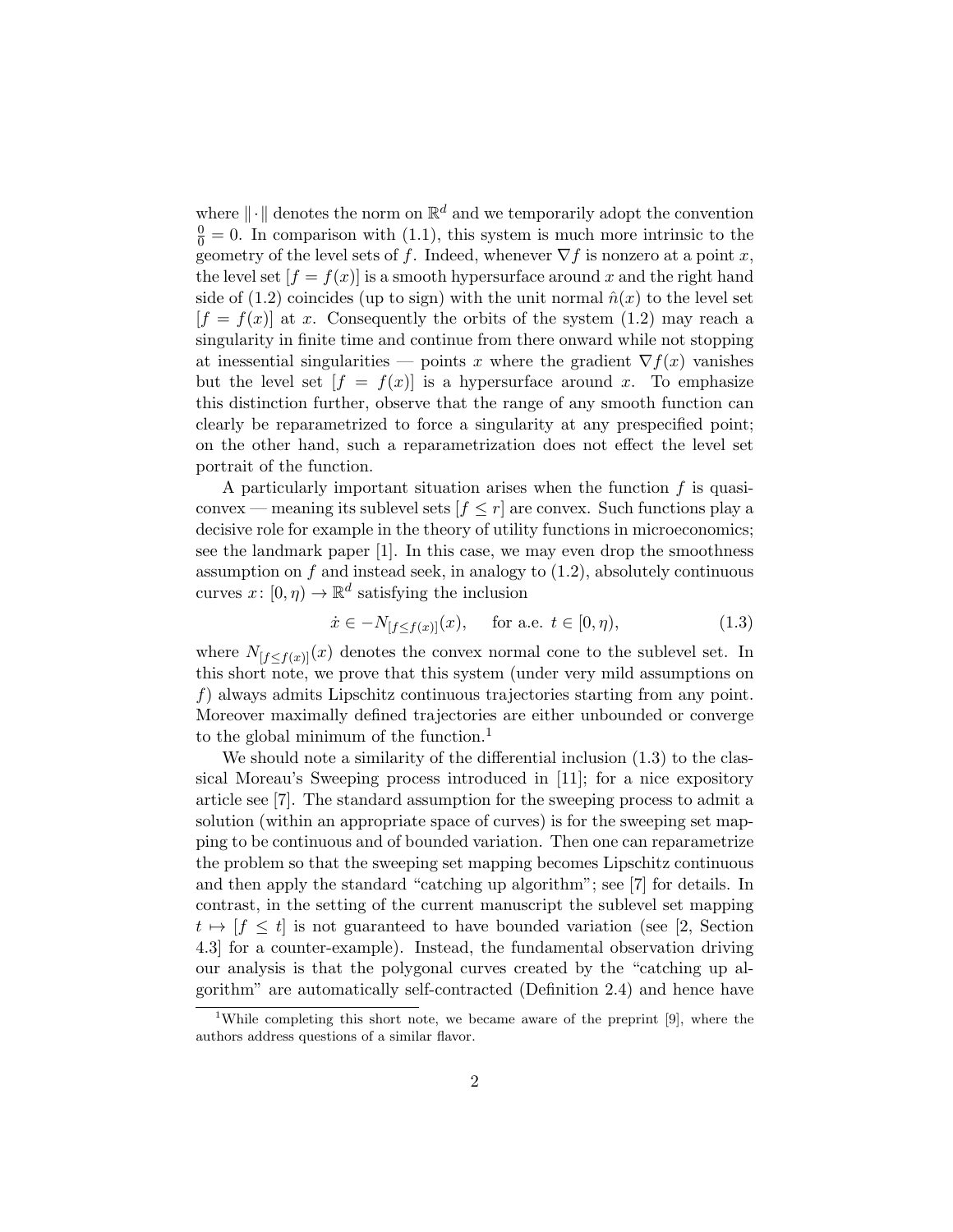finite length whenever they are bounded [4], [10, Theorem 3.3]. This insight allows us to switch to the length parametrization and then apply the standard machinery of the theory of differential inclusions.

## 2 Trajectories of convex foliations

Throughout, we denote by  $\mathbb{R}^d$  the d-dimensional Euclidean space. The corresponding inner-product and norm will be denoted by  $\langle \cdot, \cdot \rangle$  and  $\| \cdot \|$  respectively. For any subset Q of  $\mathbb{R}^d$ , the symbols int Q,  $\partial Q$ , and cl Q will denote the topological interior, boundary, and closure of Q, respectively. The *distance* of a point  $x$  to  $Q$  is

$$
d(x,Q) := \inf_{y \in Q} d(x,y),
$$

and the *metric projection* of  $x$  onto  $Q$  is

$$
P_Q(x) := \{ y \in Q : d(x, y) = d(x, Q) \}.
$$

Given points  $x, y \in \mathbb{R}^d$  we define the closed segment

$$
[x, y] := \{ tx + (1 - t)y : t \in [0, 1] \}.
$$

A subset Q of  $\mathbb{R}^d$  is *convex* if for every pair of points  $x, y \in C$  the line segment  $[x, y]$  lies in Q. The *convex hull* of any set  $Q \subset \mathbb{R}^d$ , namely the intersection of all convex sets containing  $Q$ , will be denoted by conv $Q$ .

The following notion, introduced in [5, Section 6.3] and further studied in [4, Section 4.1], is the focus of this short note.

**Definition 2.1** (Convex foliation). An ordered family of sets  $\{S_t\}_{t\in[a,b]},$ indexed by an interval  $[a, b] \subset \mathbb{R}$ , is called a *convex foliation* provided the following properties hold.

- 1. The sets  $S_t$  are nonempty, closed, convex subsets of  $\mathbb{R}^d$ .
- 2. The implication

$$
t_1 < t_2 \quad \Longrightarrow \quad S_{t_1} \subset \text{int } S_{t_2} \qquad \text{ holds.}
$$

3. The equation

$$
\bigcup_{t \in [a,b]} \partial S_t = S_b \setminus (\text{int } S_a) \quad \text{ holds.}
$$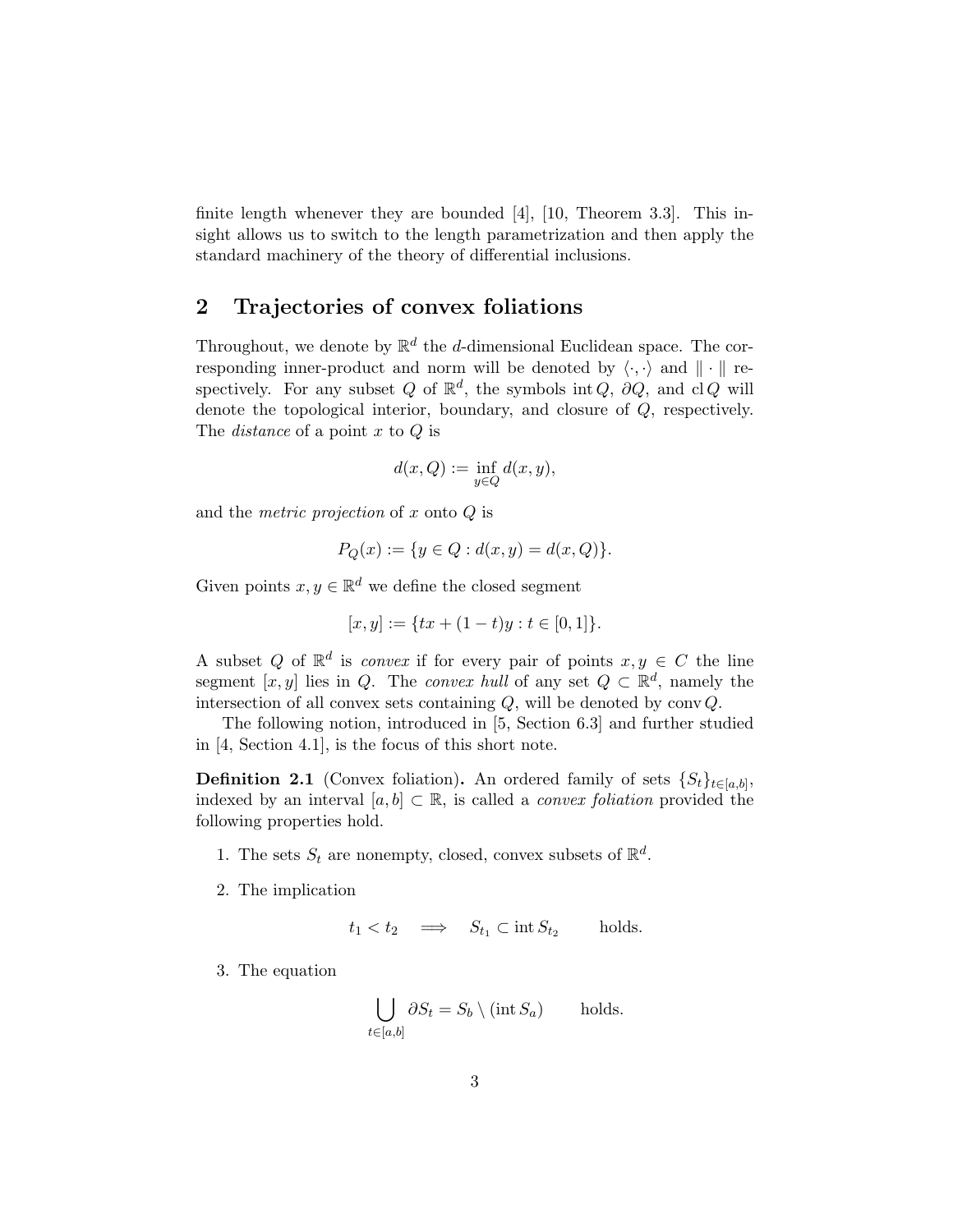For each point  $x \in S_b \setminus (\text{int } S_a)$ , abusing notation slightly, we define the set  $S_x$  to be the unique set of the convex foliation satisfying  $x \in \partial S_x$ .

Remark 2.2. We mention in passing that any convex foliation can be represented in terms of sublevel sets of an lsc quasiconvex function  $f: \mathbb{R}^d \to$  $\mathbb{R} \cup \{+\infty\}$  that is continuous on its domain and has no nonglobal extrema; conversely, sublevel sets of any such function naturally define a convex foliation.

For any convex subset Q of  $\mathbb{R}^d$  and any point  $\bar{x} \in Q$  the normal cone  $N<sub>O</sub>(\bar{x})$  has the classical description:

$$
N_Q(\bar{x}) = \left\{ v \in \mathbb{R}^d : \langle v, x - \bar{x} \rangle \le 0, \text{ for all } x \in Q \right\}.
$$

The following is a key definition of the current work.

**Definition 2.3** (Trajectories of convex foliations). A curve  $\gamma$  is a trajectory of a convex foliation  $\{S_t\}_{t\in[a,b]}$  if it admits an absolutely continuous parametrization  $\gamma: I \to \mathbb{R}^d$  satisfying

$$
\dot{\gamma}(\tau) \in -N_{S_{\gamma(\tau)}}(\gamma(\tau)) \quad \text{ for almost every } \tau \in I,
$$

and for any  $\tau_1, \tau_2 \in I$  with  $\tau_1 < \tau_2$  we have  $\gamma(\tau_2) \subset \text{int } S_{\gamma(\tau_1)}$ .

Our goal in this short note is to prove that trajectories of convex foliations always exist. The following notion turns out to be instrumental. For more details see [5].

**Definition 2.4** (Self-contracted curve). A curve  $\gamma: I \to \mathbb{R}^d$  is called *self*contracted if for any  $t^* \in I$ , the mapping

 $t \mapsto d(\gamma(t), \gamma(t^*)),$  is nonincreasing on  $I \cap (-\infty, t^*].$ 

The following result concerning lengths of self-contracted curves will be key for us. See [10] for Lipschitz curves and [4, Theorem 3.3] for general (possibly discontinuous) self-contracted curves.

Lemma 2.5 (Lengths of self-contracted curves). Consider a self-contracted curve  $\gamma: I \to \mathbb{R}^d$  and let  $\Gamma \subset \mathbb{R}^d$  be the image of I under  $\gamma$ . Then we have the estimate

$$
length(\gamma) \leq K_d \operatorname{diam}(\Gamma),
$$

where  $K_d$  is a constant that depends only on the dimension  $d$ .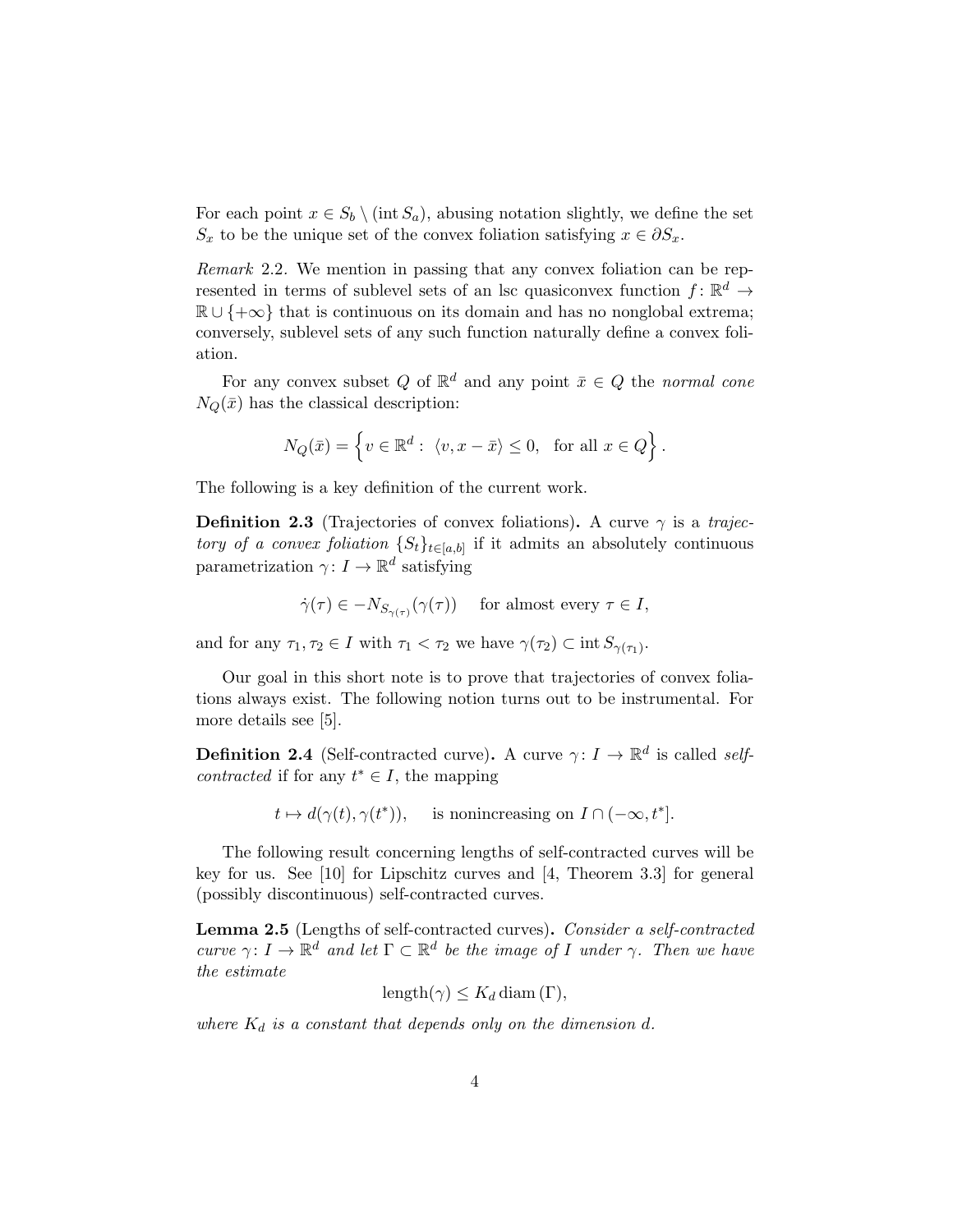We arrive at the main result of this short note.

**Theorem 2.6** (Trajectories of convex foliations exist). Consider a convex foliation  $\{S_t\}_{t\in [a,b]}$ . Then for any point  $x_0\in S_b$  there exists a self-contracted curve  $\gamma: [0, L] \to \mathbb{R}^d$  that is a trajectory of the convex foliation and satisfies  $\gamma(0) = x_0$  and  $\gamma(L) \in S_a$ .

Proof. Before we begin, we record the following result which will be used in the sequel. The proof is based on a standard convexity argument and will be omitted. We defer to [12, Definition 5.4] for the relevant definitions of continuity of set-values mappings.

**Claim 2.7.** If  $\{S_t\}_{t\in [a,b]}$  is a convex foliation, then the mappings  $t \mapsto S_t$ and  $x \mapsto N_{S_x}(x)$  are continuous in a set-valued sense.

Consider a partition  $a = \tau_n < \tau_{n-1} < \ldots < \tau_1 < \tau_0 = b$  of the interval  $[a, b]$ . Now inductively define the points

$$
x_i = \text{proj}_{S_{\tau_i}}(x_{i-1}) \quad \text{for } i = 1, ..., n.
$$
 (2.1)

and consider the polygonal line

$$
\Gamma_n = \bigcup_{i=0}^{n-1} [x_i, x_{i+1}].
$$

Let  $\gamma_n: [0, L_n] \to \mathbb{R}^d$  be the arclength parametrization of  $\Gamma_n$ . The following is true.

**Claim 2.8.** The curves  $\gamma_n$  are self-contracted and satisfy  $L_n \leq K_d$  dist  $(x_0, S_a)$ , where  $K_d$  is a constant depending only on the dimension d.

*Proof.* Fix an index  $i \in \{0, \ldots, n-1\}$ . Since  $S_{\tau_{i+1}}$  is convex and we have  $x_i-x_{i+1} \in N_{S_{\tau_{i+1}}}(x_{i+1}),$  it follows that for every fixed  $x \in S_{\tau_{i+1}},$  the function

$$
\theta \mapsto ||x_{i+1} + \theta(x_i - x_{i+1}) - x||, \quad \theta \ge 0,
$$

is non-decreasing. In particular, for any point  $x \in S_a$  we have

$$
||x_i - x|| \ge ||x_{i+1} - x||.
$$

Since *i* was arbitrary, we deduce  $dist(x_0, S_a) \ge ||x_{i+1} - \text{proj}_{S_a}(x_0)||$  and consequently all the curves  $\gamma_n$  are contained in a ball of radius dist $(x_0, S_a)$ around  $\text{proj}_{S_a}(x_0)$ .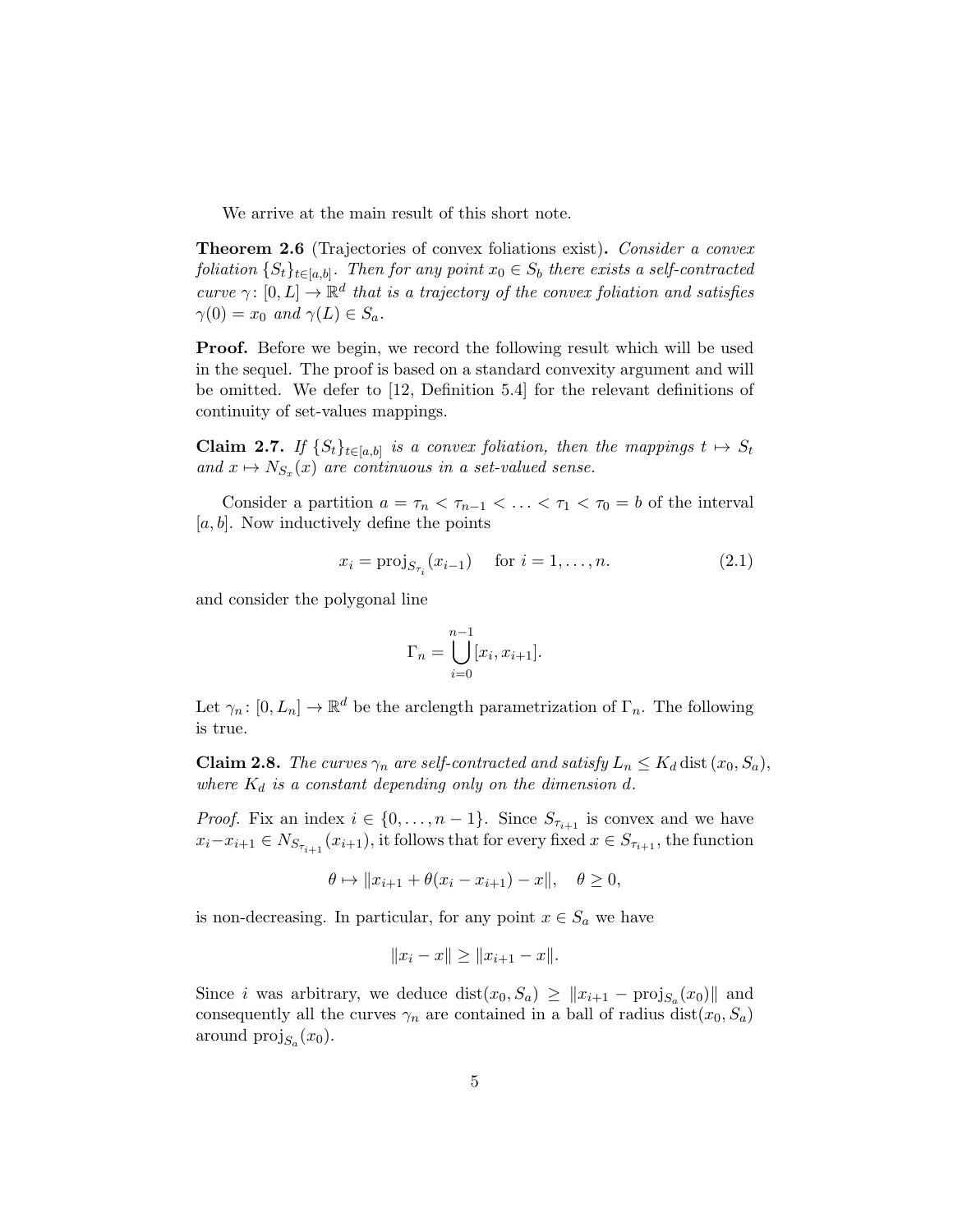Consider now real numbers  $0 \le e < f < g \le L$ . In the case that  $\gamma(e)$ ,  $\gamma(f)$ ,  $\gamma(g)$  all lie in a single line segment  $[x_i, x_{i+1}]$ , the inequality

$$
\|\gamma(g) - \gamma(f)\| \le \|\gamma(g) - \gamma(e)\|,
$$

is obvious. Hence we may suppose that there are indices  $0 \leq i_1 \leq i_2 \leq i_3 \leq j_4$ n, that are not all the same, and satisfying

$$
\gamma(e) \in [x_{i_1}, x_{i_1+1}], \qquad \gamma(f) \in [x_{i_2}, x_{i_2+1}], \qquad \gamma(g) \in [x_{i_3}, x_{i_3+1}].
$$

Observe that the inclusion

$$
\gamma(g) \in S_{\tau_i}, \qquad \text{holds whenever } i_1 \leq i < i_2,
$$

Consequently for such indices  $i$ , we have

$$
||x_i - \gamma(g)|| \le ||x_{i_1} - \gamma(g)||.
$$

It follows immediately that the polygonal curve  $\gamma$  is self-contracted. The bound on the length of  $\Gamma_n$  now follows directly from Lemma 2.5.  $\Box$ 

In light of the claim above, the lengths of the curves  $\gamma_n$  are bounded by a uniform constant

$$
L_* := K_d \operatorname{dist}(x_0, S_a).
$$

We can thus extend the domains of the curves  $\gamma_n$  from  $[0, L_n]$  to  $[0, L_*]$  (and continue to denote by  $\gamma_n$  the new curves for simplicity) as follows:

$$
\gamma_n(s) = \gamma_n(L)
$$
, for every  $s \in [L, L_*]$ .

Now let the mesh of the partition  $a = \tau_n < \tau_{n-1} < \ldots < \tau_1 < \tau_0 = b$ tend to zero as n tends to  $\infty$ . Clearly each curve  $\gamma_n$  is 1-Lipschitz. It follows that the sequence  $\{\gamma_n\}_n$  is equi-continuous and equi-bounded, and hence by the Arzela-Ascoli theorem (see for example [6, Section 7]) it has a subsequence, which we still denote by  $\{\gamma_n\}_n$ , that converges uniformly to a curve  $\gamma: [0, L_*] \to \mathbb{R}^d$ . It follows that  $\gamma$  is a self-contracted, 1-Lipschitz continuous curve, satisfying  $\gamma(0) = x_0$ . In particular the inequality  $\|\dot{\gamma}(s)\| \leq 1$ holds almost everywhere on  $[0, L_*]$ . Consider now the sequence of derivatives  $\{\gamma_n\}_n$  in the Hilbert space  $L^2([0, L_*], \mathbb{R}^d)$  (equipped with the  $\|\cdot\|_2$ -norm). Notice that the inequalities  $\|\dot{\gamma}_n\|_2 \leq \sqrt{L_*}$  hold for all n. Thus the sequence  ${\{\dot{\gamma}_n\}}_n$  has a weakly converging subsequence, which we still denote by  ${\{\dot{\gamma}_n\}}_n$ . A standard argument easily shows that this limit coincides with  $\dot{\gamma}$  almost everywhere on  $[0, L_*]$ .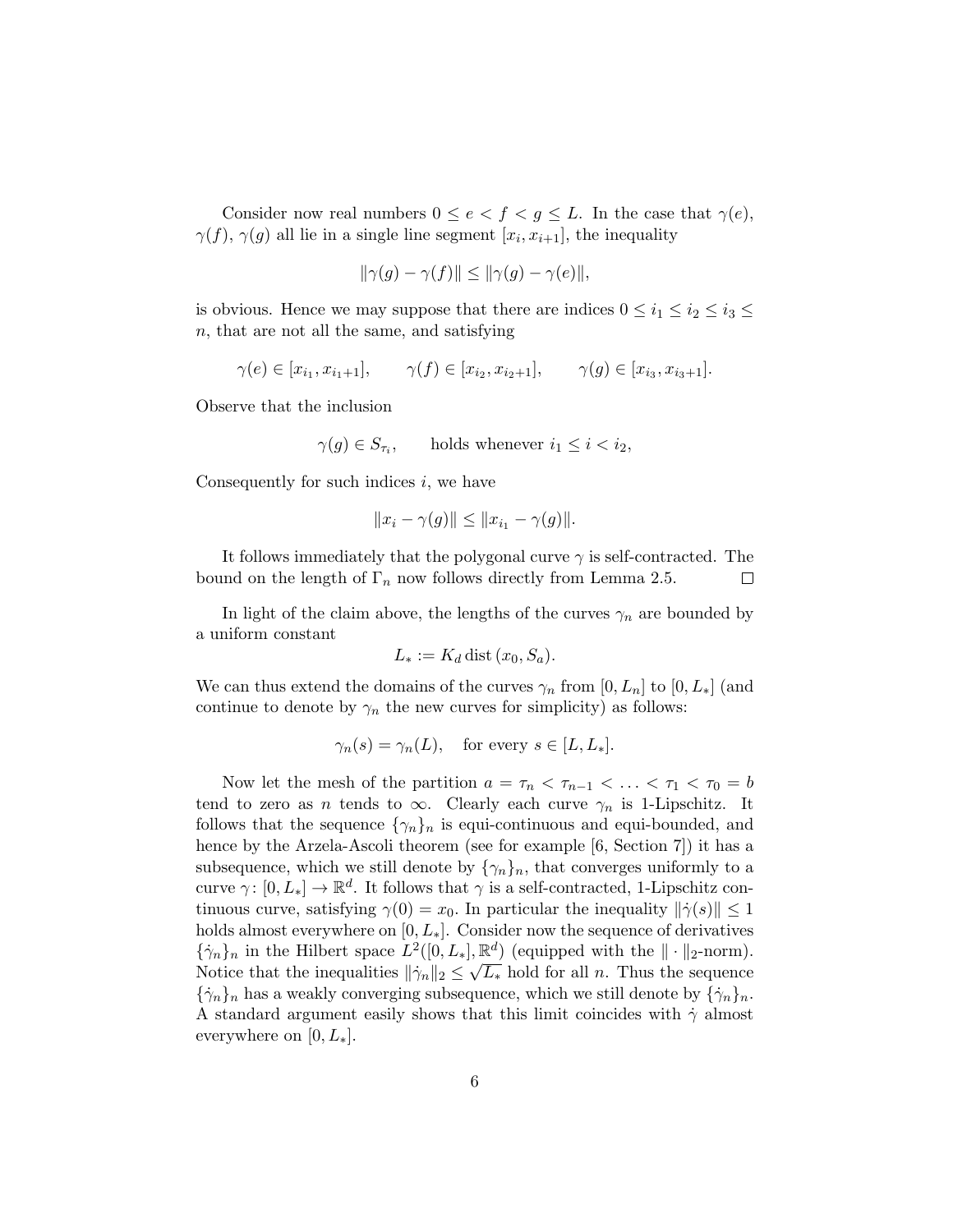Mazur's Lemma then implies that a subsequence of convex combinations of the form  $\sum_{k=n}^{K(n)} \alpha_k^n \dot{\gamma}_k$  converges strongly to  $\dot{\gamma}$  as n tends to  $\infty$ . Since convergence in  $L^2[0, L_*]$  implies almost everywhere pointwise convergence, we deduce that for almost every  $s \in [0, L_*]$ , we have

$$
\Big\|\sum_{k=n}^{K(n)} \alpha_k^n \dot{\gamma}_k(s) - \dot{\gamma}(s)\Big\| \to 0, \quad \text{as } n \to \infty.
$$

Fix such a number  $s \in [0, L_*]$ . Then by Carathéodory's theorem we may assume that the quantity  $K(n) - (n-1)$  is bounded by  $d+1$ . Relabelling we then have

$$
\lim_{n \to \infty} \sum_{i=1}^{d+1} \lambda_i^n \dot{\gamma}_i^n(s) = \dot{\gamma}(s).
$$

Passing successively to subsequences, we may assume that

$$
\dot{\gamma}_i^n(s) \to v_i(s), \quad \text{for all } i \in \{1, \dots, d+1\},\tag{2.2}
$$

and similarly,

$$
(\lambda_1^n,\ldots,\lambda_{d+1}^n) \to (\lambda_1,\ldots,\lambda_{d+1}).
$$

Consequently we obtain the inclusion

$$
\dot{\gamma}(s) \in \text{conv}\{v_1, \dots, v_{d+1}\}.
$$
\n
$$
(2.3)
$$

By construction for each  $i \in \{1, ..., d+1\}$  and  $n \in \mathbb{N}$ , there exist real numbers  $\tau_{i_n}^- > \tau_{i_n}^+$  and corresponding  $s_{i_n}^- < s_{i_n}^+$  satisfying  $S_{\gamma_{i_n}(s_{i_n})} = S_{\tau_{i_n}^-}$ and  $S_{\gamma_{i_n}(s_{i_n}^+)} = S_{\tau_{i_n}^+}$  and so that

$$
\gamma_{i_n}(s) \in [\gamma_{i_n}(s_{i_n}^-), \gamma_{i_n}(s_{i_n}^+)], \qquad \qquad \dot\gamma_{i_n}(s) \in -N_{S_{\tau_{i_n}^+}}(\gamma_{i_n}(s_{i_n}^+))
$$

Now observe  $\|\gamma_{i_n}(s_{i_n}^-) - \gamma_{i_n}(s_{i_n}^+) \| = d(\gamma_{i_n}(s_{i_n}^-), S_{\tau_{i_n}^+})$ . According to Claim 2.7 the set-valued mapping  $t \mapsto S_t$  is continuous, whence we obtain  $\|\gamma_{i_n}(s_{i_n}^-) \gamma_{i_n}(s_{i_n}^+)\| \to 0$ . The outer semicontinuity of the mapping  $x \to N_{S_x}(x)$ (Claim 2.7), along with (2.2) immediately yields

$$
-\dot{\gamma}(s) \in N_{S_{\gamma(s)}}(\gamma(s)), \quad \text{for a.e. } s \in [0, L_*].
$$
 (2.4)

Let L be the total length of the self-contracted curve  $\gamma$ . We now reparametrize  $\gamma$  by arc-length and continue to denote the resulting curve by  $\gamma$  (since no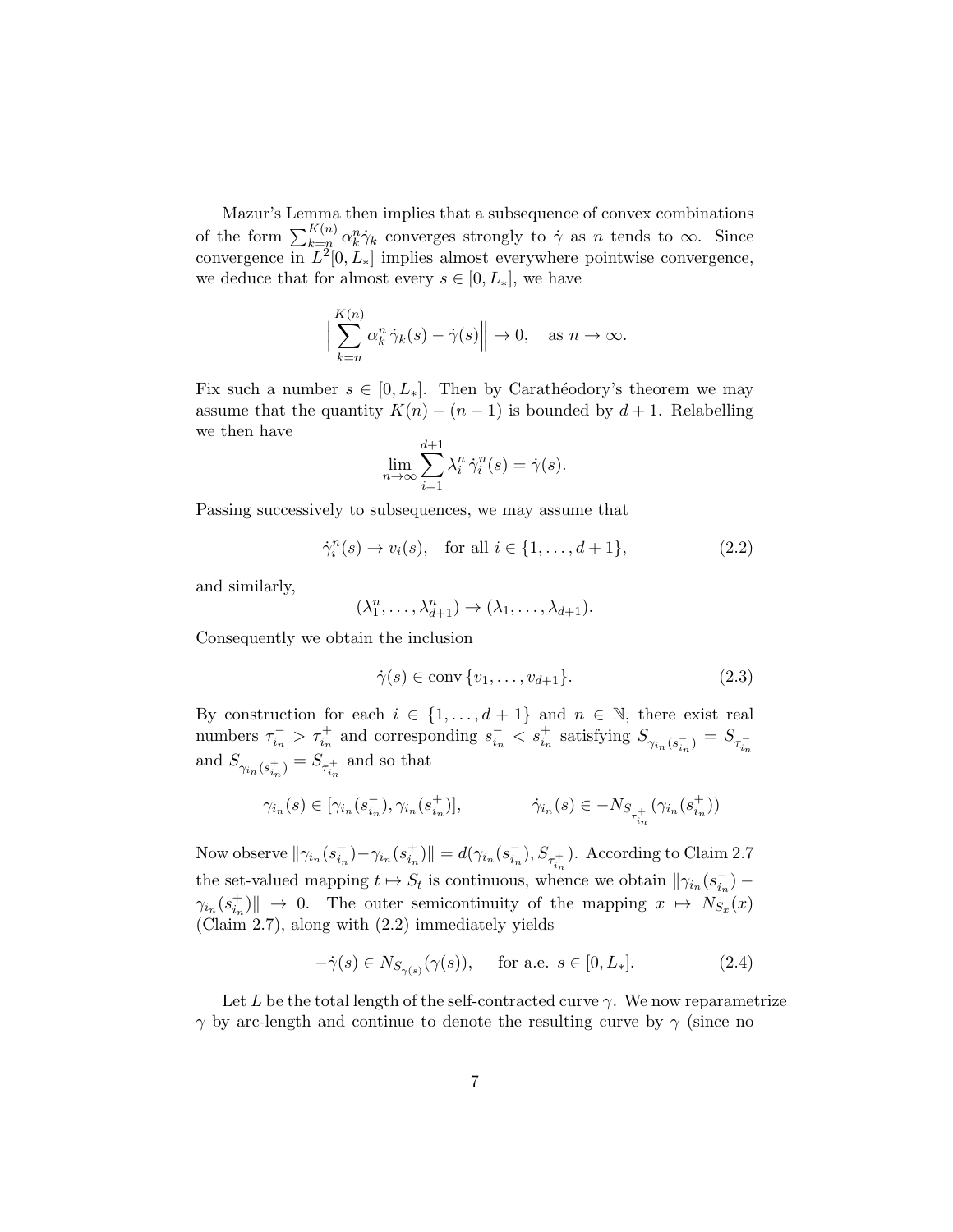confusion will arise). This curve is now defined on  $[0, L]$  and satisfies equation (2.4) with  $\|\dot{\gamma}(s)\| = 1$ , a.e.

Now to complete the proof, assume towards a contradiction, that for some  $s_1 < s_2$  and all  $s \in [s_1, s_2]$  the set  $S_{\gamma(s)}$  is constantly equal to some set Q. Then we have  $(\delta_Q \circ \gamma)(s) = 0$ , for all  $s \in [s_1, s_2]$ . Then by [12, Theorem 10.6] we have for almost all s and all  $v(s) \in N_Q(\gamma(s))$ 

$$
\frac{d}{dt}(\delta_Q \circ \gamma)(s) = \langle \dot{\gamma}(s), v(s) \rangle = 0.
$$

In view of (2.4) this yields  $\|\dot{\gamma}(s)\| = 0$  a.e. on [ $s_1, s_2$ ]. This contradicts the fact that  $\gamma$  is parametrized by arclength, and concludes the proof.  $\Box$ 

Corollary 2.9 (Smooth convex foliations). Consider a convex foliation  $\{S_t\}_{t\in [a,b]}$  and suppose moreover that the sets  $\partial S_t$  are  $C^1$ -smooth manifolds for each  $t \in [a, b]$ . Then every trajectory  $\gamma: I \to \mathbb{R}^d$  of the convex foliation can be parametrized by arclength, at which point it becomes  $C^1$ -smooth on the interior of its domain of definition.

**Proof.** Observe that for every point  $x \in S_b \setminus \text{int } S_a$ , there exists a unitary normal vector  $\hat{n}(x) \in \mathbb{R}^d$  satisfying

$$
N_{S_x}(x) = \mathbb{R}_+ \hat{n}(x).
$$

The assignment  $x \mapsto \hat{n}(x)$  is a unitary continuous vector field on  $S_b \setminus \text{int } S_a$ . On the other hand, when  $\gamma$  is parametrized by arclength, we have  $\dot{\gamma}(s)$  =  $\hat{n}(\gamma(s))$  a.e. on  $\gamma$ 's domain of definition. Since we have the representation

$$
\gamma(s) = \gamma(0) + \int_0^s \dot{\gamma}(\tau) d\tau = \gamma(0) + \int_0^s \hat{n}(\gamma(\tau)) d\tau,
$$

we deduce that  $\gamma$  is a  $C^1$ -smooth curve on the interior of its domain.  $\square$ 

Acknowledgements: The first author thanks David Marin (UAB) for useful discussions. Part of this work has been realized during a research stay of the first author at Cornell University (December 2012). This author thanks his hosts and the host institution for hospitality.

#### References

[1] Arrow, K.J., Debreu, G., Existence of an equilibrium for a competitive economy., Econometrica, 22 (1954), 265–290.